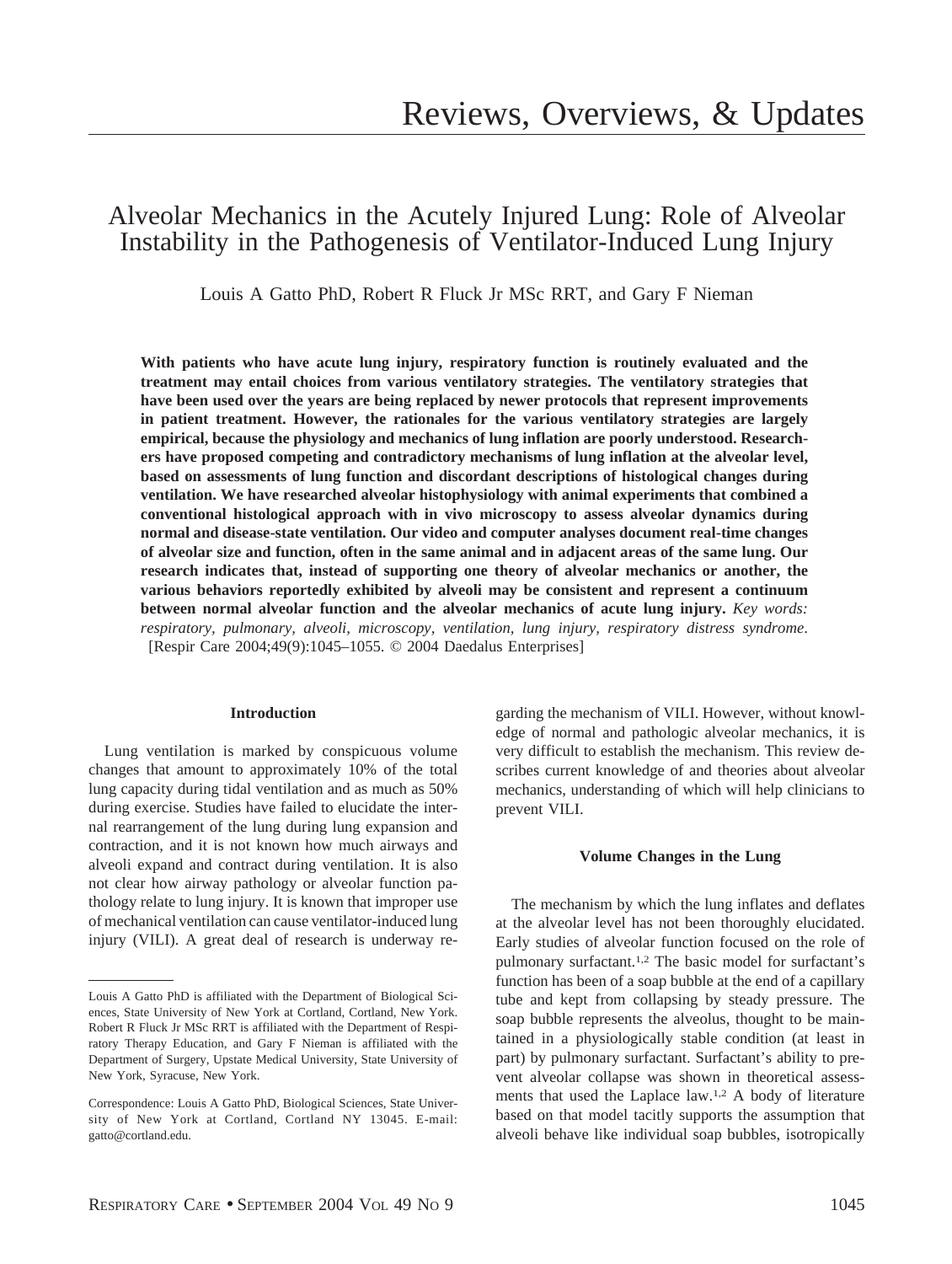

Fig. 1. Isometric volume changes in a bubble (dashed lines) at the tip of a probe (solid line). This is the traditional but anatomically incorrect model of the alveolus.

expanding and contracting (ie, in a balloon-like manner) with changes in airway pressure.

The concept of isotropic (balloon-like) alveolar expansion and contraction (Fig. 1) provides the most intuitive explanation for the internal events that accommodate lung volume changes. This simplistic (and incorrect) concept of alveolar mechanics appears in textbooks<sup>3</sup> as the accepted explanation of alveolar ventilatory function, with dynamic differences in alveolar size and shape being regarded as proof that isotropic alveolar inflation is the fundamental mechanism of ventilation.

The role of surfactant is more controversial. There is consensus that pulmonary surfactant is a key factor in alveolar mechanics, but the mechanism of surfactant function is subject to question. The debate over the role of surfactant involves diverse notions such as:

1. Surfactant lowers alveolar surface tension and thus prevents atelectasis.

2. Surfactant buttresses the alveoli with bubbles that support alveolar structure, like an inner tube inside a tire.

3. Surfactant acts as a "biological wax" that prevents the formation of a liquid layer over the alveolar surface.

Current theories on the physiologic role of surfactant are discussed below.

#### **Surface Tension Support of the Lung**

The architecture of lung tissue is physically supported by a connective tissue framework. It is believed that pulmonary surfactant adds to the anatomical support of pulmonary structure by lowering surface tension at the airliquid interface on the alveolar surface. Surface forces exert a molding effect on alveolar tissue, such that changes in surface tension alter lung recoil pressure and thus change tissue tension.<sup>4</sup> Bachofen and Schürch offered a model of lung parenchyma structure that includes both connective tissue and surface forces.<sup>4</sup> Wilson and Bachofen<sup>5</sup> compared the alveolar morphometrics of lungs with zero surface tension (saline-filled lungs), normal surface tension (air-filled lungs), and very high surface tension (detergentrinsed, air-filled lungs) and found that alveolar septa with zero surface tension were not homogeneously expanded, the alveolar ducts were very narrow, and capillaries bulged into the alveolar lumen, which indicates a structural redundancy. Normal surface tension reduced capillary bulging, resulting in a smooth alveolar wall surface as alveolar ducts widen.5 High surface tension results in substantial septal "pleating" and widened alveolar ducts. Thus, with low surface tension the alveolar ducts are narrow and the alveoli form deep "cups," whereas with high surface tension the ducts are wider and the alveoli form shallower "cups" (Fig. 2). Thus, increasing the surface tension decreases the alveolar surface area, "indicating that the dimension of the alveolar surface is governed by the equilibrium between surface and tissue forces."4

Scarpelli developed a different model of lung parenchyma structure, in which surfactant bubbles constitute a "foam" that imparts structural stability by filling the alveolar lumen.6 Scarpelli hypothesized that the alveolar surface network consists of gas bubbles that amount to a foam that mechanically supports the alveolar infrastructure, in the respiratory bronchioles and the alveolar sacs (Fig. 3). In Scarpelli's model each aerated alveolus is supported by a single bubble, and the alveolar duct is supported by a larger bubble. The central notion is that the alveolus derives structural support from the inflated bubble within its lumen. In Scarpelli's model, "the unit bubble is the essential infrastructure of the alveolus and the alveolar duct. . . [and] if [the foam bubble is] removed the parent unit [al-



Fig. 2. Left: Low surface tension in saline-filled lung. Alveolar entrance rings (dark) make up the wall of the alveolar duct (arrow). Right: High surface tension in air-filled lung, showing expansion of entrance rings and alveolar duct. (From Reference 5, with permission.)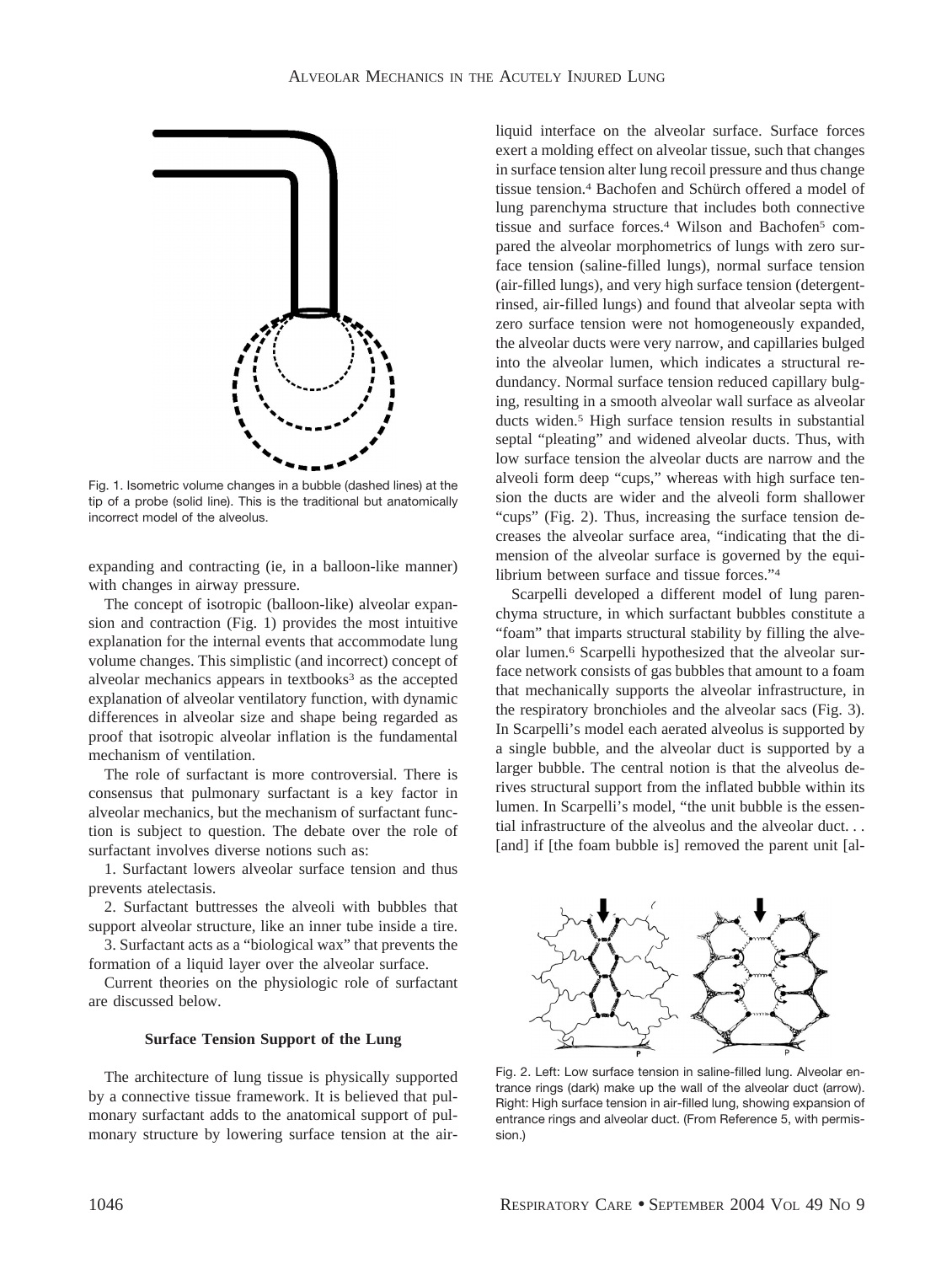

Fig. 3. Scarpelli's model of surfactant's function in the alveoli and alveolar ducts. Each aerated alveolus is supported by a surfactant bubble. The alveolar duct is supported by larger bubbles. (From Reference 6, with permission.)

veolus] becomes airless unless an adjoining bubble moves into the space."6

Hills et al<sup> $7-9$ </sup> disagreed with the foam bubble hypothesis and instead propose that surfactant coats the alveolar epithelium as a "biological wax" (Fig. 4) that prevents the formation of a hypophase (continuous liquid layer). This is not consistent with the classic description of surfactant function, which depicts a liquid hypophase lining the entire inside of the alveolus and surfactant molecules coating the hypophase layer. The surface tension of the hypophase without surfactant is approximately 72 dyn/cm and does



Fig. 4. Two models of the alveolus. A: Classic theory, in which surfactant is separated from the alveolar wall by a concave liquid hypophase that would pull fluids into the alveolar lumen (white arrows). B: "Hydrophobic" model, in which surfactant is adsorbed to the alveolar wall so fluids must bulge into the lumen and thus be subject to surface forces that would pull them toward the interstitium (white arrows). (From Reference 7, with permission.)

not change as the alveolus decreases in size during exhalation. The surfactant molecules lower the surface tension to approximately 40 dyn/cm when the alveolus is fully inflated; more importantly, the surfactant substantially reduces surface tension, to as low as zero dyn/cm as the alveolus decreases in size during exhalation. Surfactant's ability to change surface tension is believed to play a critical role in maintaining alveolar stability and preventing atelectasis.

In Hills's theory, surfactant's function is not to lower the surface tension of the hypophase but to prevent the hypophase from forming.<sup>7–9</sup> Without an air-liquid interface, surface tension forces disappear, as would the tendency for the alveolus to collapse due to surface tension. Instead, surfactant acts as a biological wax directly attached to the alveolar epithelium. The surfactant causes liquid in the alveolus to bead up, thus preventing the formation of a hypophase. Thus, in Hills's model, the structural support of the lungs is derived solely from the tensile forces of the connective tissue framework.

In summary, the physiologic function of pulmonary surfactant remains in question, and there are currently 3 mutually exclusive theories:

1. The classic theory holds that surfactant reduces surface tension at the air-liquid interface.

2. Scarpelli's theory holds that surfactant foam bubbles act as "inner tubes" within the alveoli and alveolar ducts, and the bubbles are the major structural support of the pulmonary parenchyma.

3. Hills's hypothesis is that surfactant is attached to the alveolar epithelium and prevents the formation of a continuous hypophase, thus eliminating the role of surface tension.

Regardless of which theory prevails, it is widely accepted that surfactant is critical to normal alveolar function. Without surfactant the lung becomes noncompliant and atelectatic. Because we do not fully understand surfactant's function or the exact 3-dimensional structure of the alveolus and alveolar ducts, we remain somewhat uncertain in assessing alveolar mechanics.

# **Connective Tissue Support of the Lung**

Alveoli should not be depicted as individual balloons, since they have shared walls through which connective tissue binds adjacent alveoli together. Based on that anatomical fact, Mead et al<sup>10</sup> found that the structure of the pulmonary parenchyma involves functional interdependence among neighboring alveoli, which is important in stabilizing the alveolus and preventing alveolar collapse at low lung volumes. Mead et al suggested that if alveoli were independent, like single, non-interconnected balloons, they would nearly collapse at pressures lower than atmospheric, whereas mechanically interdependent alveoli (ie,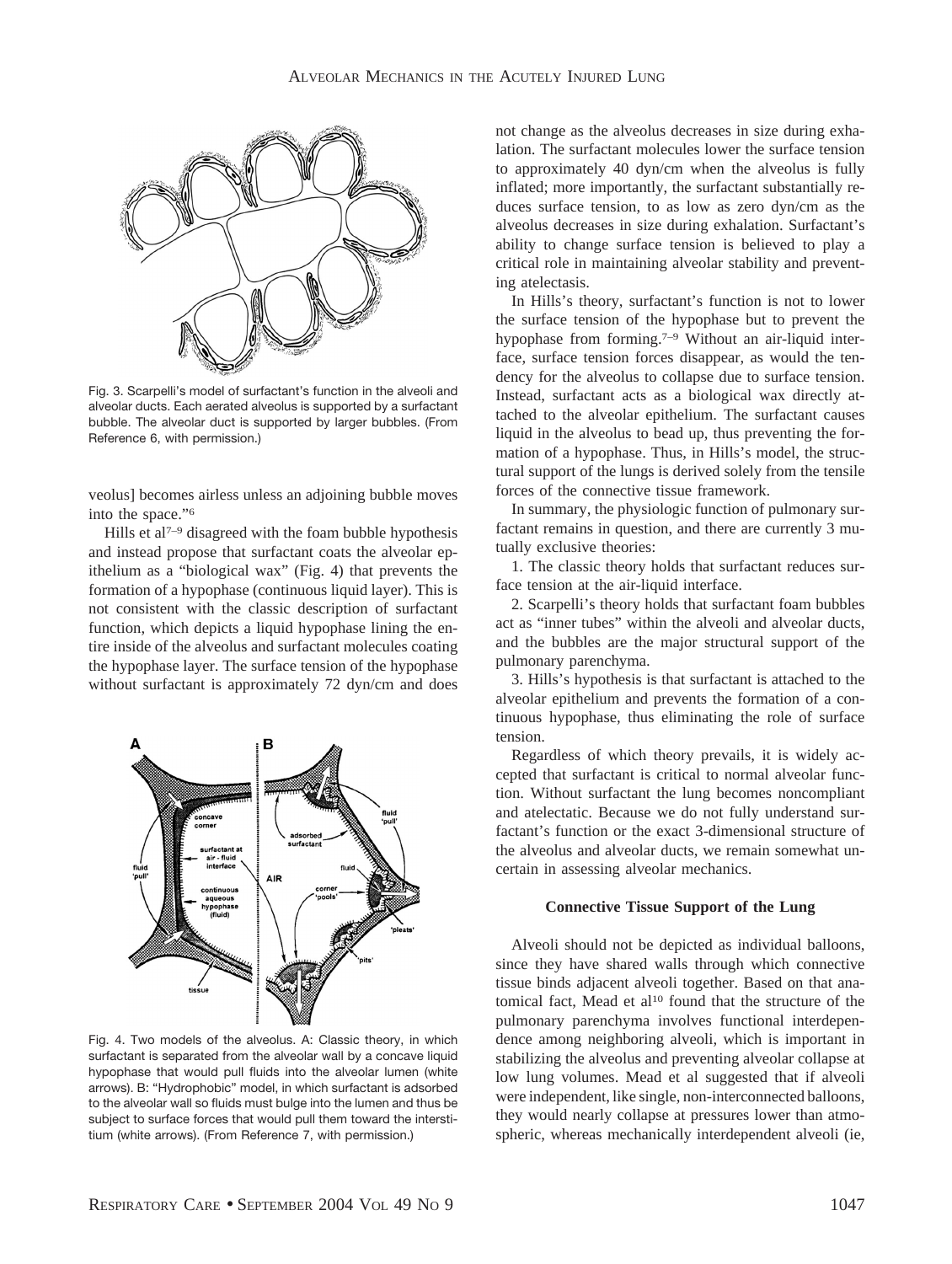

Fig. 5. Pig alveoli stained for reticulin. Fibers (arrows) support the shared (interdependent) walls of the alveoli. The black bar at the lower right represents 50  $\mu$ m.

anatomically accurate alveoli with shared walls and connecting tissue) would maintain more than half of their initial volume under those conditions. Furthermore, when airway pressure was increased to atmospheric, independent alveoli would remain collapsed whereas interdependent alveoli would expand substantially. Thus, the interdependence of alveoli affects their distensibility, reducing their tendency to collapse or hyperexpand. Further research on those original concepts led to the development of sophisticated geometric models of the structure of alveoli and alveolar ducts.11 Morphometric analysis of the lung parenchyma connective tissue has demonstrated that elastin and collagen are present and in the locations necessary to support the proposed geometric structure of the parenchyma.12

An alveolus can be envisioned as a deployed parachute: the elastin and collagen fibers are analogous to the tensed cords, and the alveolar walls are analogous to the delicate and flaccid parachute cloth (Fig.  $5$ ).<sup>11</sup> The lung must maintain the integrity of this "cord-and-cloth" internal structure during ventilation (Fig. 6). It is believed that this is accomplished by a sustained state of tension involving the connective tissue framework and surfactant-modification of alveolar surface tension. Various structures are believed to contribute to the tensile support of the lung. It has been estimated that about 2 percent of total lung recoil comes from the axial tension from the airways and vasculature<sup>14</sup> and 20% from the visceral pleura.15 That suggests that the alveolar parenchyma must account for about 80% of the lung's tensile forces.16

The alveolar mouths are the main structural framework of the alveolar duct.11 However, throughout the lung there is also a very complex network of collagen, which gives stiffness, and elastin, which gives extensibility.16,17 Butler et al12 undertook a stereological and topological study of alveolar mechanics (Fig. 7). They defined alveolar septa according to the septal borders and septal junctions. The principal borders and junctions were defined as (1) a border along which 1 septum joins 2 other septa (J for septal junction), (2) the border along which 1 septum joins 1 other septum at a distinct angle (B for septal bend), and (3)



Fig. 6. Elastic tissue in the lung lobule, showing a continuum of elastic fibers between alveoli and airways. AD = alveolar duct. ALV = alveoli.  $IS =$  interlobular septum. PA = pulmonary artery. PV = pulmonary vein. RB = respiratory bronchiole. TB = terminal bronchiole. (From Reference 13, with permission.)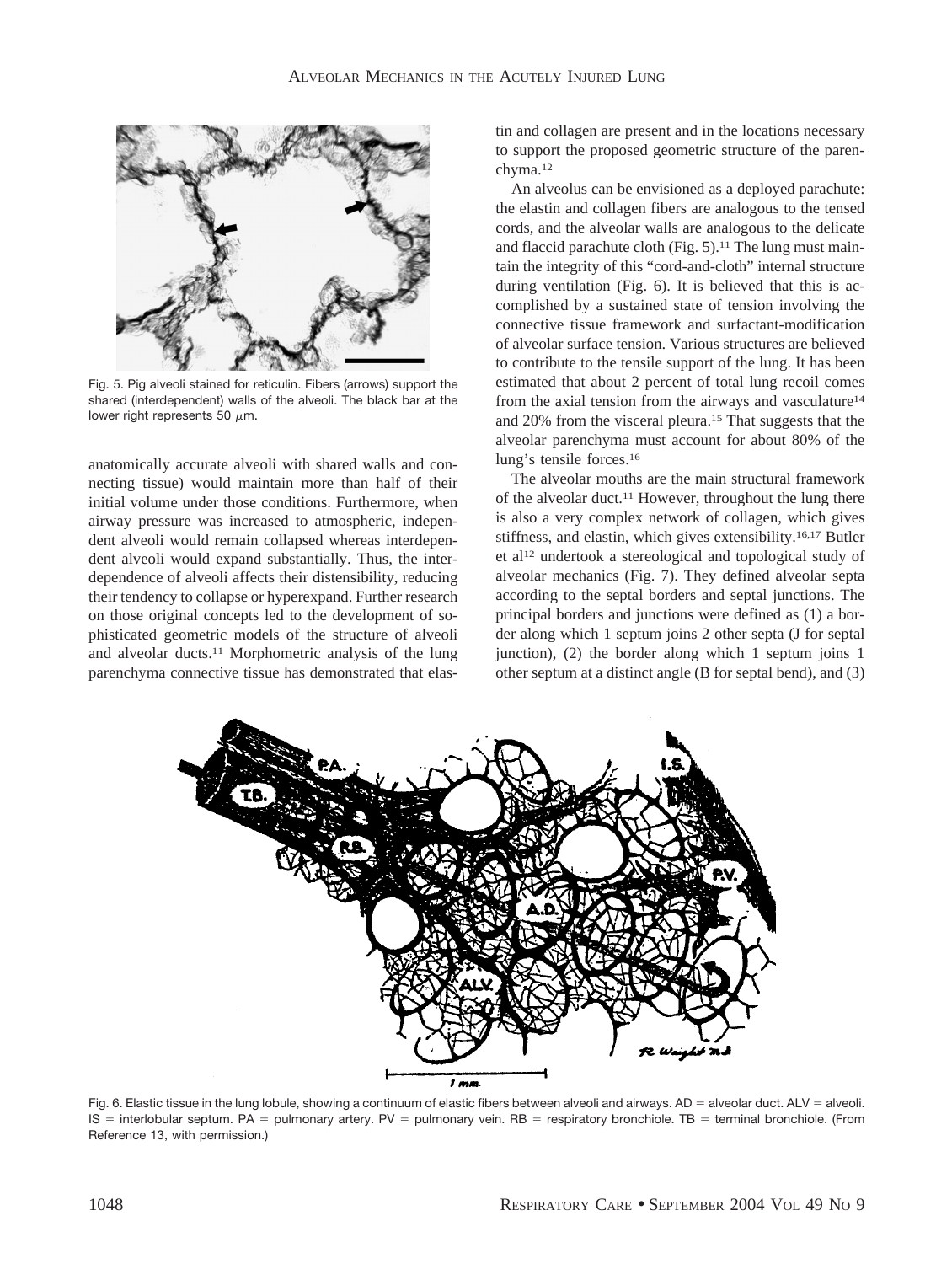

Fig. 7. Alveolar walls (septa) described in terms of the septal edges, junctions, and borders.  $E =$  free edge.  $J =$  septal junction.  $B =$ septal border. (From Reference 12, with permission.)

places where a septum joins no other structure (E for free edge). They noted that only JJJJ and EEEJ junctions would be found if the parenchyma were constructed only from freestanding entrance rings and septal junctions. However, the discovery of numerous other junction types, such as EBJ, EBE, and BBJJ, underscores the complexity of alveolar parenchymal mechanics. Indeed, alveoli can have wide or narrow mouths, can be very deep or very shallow, and can appear bulb-like or tapered.18,19 Even with the diversity of alveolar shapes and septal junctions, Oldmixon et al16 found that the interseptal angles were almost always 120°, thus equalizing the local tension.

#### **Alveolar Structural Anatomy**

Current medical textbooks depict alveoli as individual balloon-like structures bunched together like a cluster of grapes.3 That model is not supported by the anatomical evidence, which shows that alveoli are not physically independent structures but instead are interconnected by shared walls that contain elastin and collagen fibers. Although it is clear that alveoli are interdependent, that fact is commonly ignored in the current literature.

Histological studies have contributed substantially to our understanding of alveolar ducts and alveoli, but their focus is 2-dimensional and thus the 3-dimensional arrange-



Fig. 8. Fung's model of the alveolus. Each alveolus is in the shape of a tetrakaidecahedron, which is a 14-sided polyhedron (left). In a group of adjacent alveoli (right) the tetrakaidecahedron in the center is left void (dark) and serves as the alveolar duct, without affecting structural stability. (From Reference 11, with permission.)

ment of these structures has remained poorly understood. This is a timely concern, since understanding the 3-dimensional interactions is essential to understanding normal alveolar mechanics and to the assessment of morphological alterations that may lead to VILI. Elucidating the 3-dimensional anatomy and mechanics of the air sac is critical to understanding the pathogenesis of VILI.

Fung11 developed a mathematical model of the 3-dimensional structure of alveoli, based on 3 assumptions:

> 1. All alveoli are equal and space-filling before they are ventilated. 2. Alveoli are ventilated by ducts as uniformly as possible. 3. The alveoli are reinforced at the edges of the ventilation holes (mouths) for structural integrity and distorted by lung weight and inflation according to the theory of elasticity.<sup>11</sup>

Three-dimensional polyhedra that might represent the shape of an alveolus include the tetrahedron, the cube, and the regular octahedron. However, Fung noted histologic evidence that alveoli are not predominantly triangular, square, hexagonal, or rectangular. Fung suggests that an alveolus is in the shape of a tetrakaidecahedron (Fig. 8), which is a 14-sided polyhedron (3-dimensional, fulfilling Fung's first assumption). Fung posits that one tetrakaidecahedron is surrounded by 14 other tetrakaidecahedrons. The tetrakaidecahedron in the center of the cluster is referred to as the "Order-1" unit and the cluster of 14 tetrakaidecahedron is the "Order-2" unit. The spatial arrangement of the Order-2 unit allows uniform ventilation to all alveolar units, which fulfills Fung's second assumption. Each side of the tetrakaidecahedron in the center of the Order-2 cluster is attached to one of the 14 sides of the surrounding tetrakaidecahedrons. The tetrakaidecahedron in the center of the cluster serves as the alveolar duct, and the surrounding 14 tetrakaidecahedrons are alveoli. That arrangement places each of the 14 alveoli in direct contact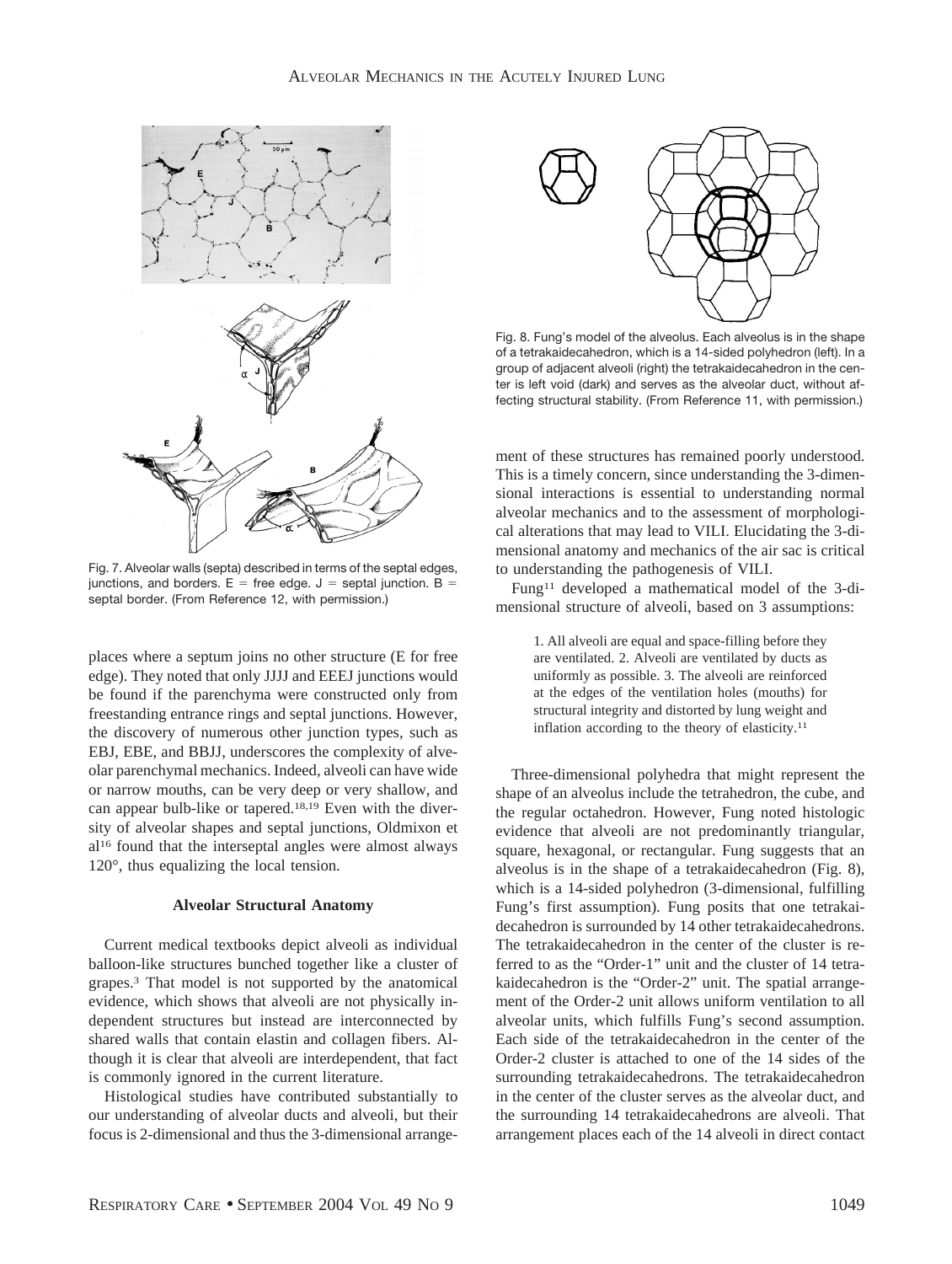with the alveolar duct, ensuring uniform ventilation. On each Order-2 tetrakaidecahedron the side facing the central tetrakaidecahedron forms the alveolar mouth that connects the alveolus to the alveolar duct, and peripheral wall is removed to connect it with other Order-2 polyhedra or a bronchiole. To stabilize the model, the alveolar mouths (conceptualized as the side of the tetrakaidecahedron that has its wall removed) have to be curved and reinforced, which is consistent with histologic evidence that the alveolar mouths are indeed reinforced with connective tissue, thus satisfying Fung's final assumption.

Fung's model fulfills the necessary assumptions and is thus consistent with normal lung function. Its complexity elevates our understanding of alveolar function beyond the soap-bubble model, to a level where morphological observations can be interpreted as the structural basis of ventilatory function and pathology.

# **The Mechanics of Lung Volume Changes**

Understanding alveolar mechanics required unveiling the 3-dimensional anatomical structure of the alveoli and alveolar ducts and determining the role of surface tension and connective tissue in maintaining alveolar structural integrity. However, since the lung is a dynamic organ that changes shape with each breath, we must understand how its internal components adjust their size to accommodate changing lung volumes.

Various experimental approaches based on different techniques have been followed in the study of alveolar mechanics; accordingly, convincing results have been elusive and there is no consensus as to how the lung changes volume at the alveolar level.20–44 Proposed models include (1) isotropic expansion and contraction of alveoli, (2) expansion and contraction of the alveolar ducts with little change in alveolar volume, (3) successive alveolar recruitment/derecruitment, (4) alveolar crumpling and uncrumpling (like a paper bag), and (5) pleating and unpleating of alveolar corners.

### **Alveolar Dynamics During Ventilation**

A growing body of morphological evidence and theoretical models suggests that alveoli and alveolar ducts are supported and structurally stabilized by tensile forces from connective tissue and surface tension, and that such support may set the boundaries for dynamic change in alveolar size and shape during ventilation. General questions regarding this structural framework include (1) how do tensile forces change in response to lung inflation and deflation? and (2) which structures (eg, alveoli, alveolar ducts, and/or respiratory bronchioles) change size during changes in lung volume? More specific questions concern the alveolus and its potential for isotropic volume changes, alveolar recruitment/derecruitment, pleating of alveolar corners, and paper-bag-like crumpling. Investigators have developed various techniques to assess alveolar mechanics during lung-volume changes.

Alveolar mechanics during positive-pressure ventilation have been studied, but the events related to changes in alveolar volume remain elusive. Elegant morphometric studies<sup>28,30,31</sup> suggested that lung-volume change is complex and involves alveolar recruitment/derecruitment, and isotropic and anisotropic (unequal expansion or contraction in one or more directions) alveolar size and shape change. The literature further suggests that the 2 predominant mechanisms are isotropic alveolar volume change and recruitment/derecruitment, but the relative contribution of those 2 mechanisms at various levels of inflation remains undetermined.

Early reports indicated that uniform, isotropic alveolar expansion and contraction are responsible for the majority of lung-volume change.20–27 Studies of rapid freezing of fresh lung tissue at various levels of inflation and deflation20,24–27 indicated that alveolar shape remains relatively unchanged with changes in lung volume, which suggests that alveoli expand and contract isotropically. Further support for that interpretation came from Dunnill's comparison of the regression line of alveolar-surface-area/alveolar-volume to the regression line of alveolar-surface-area/ lung-volume, as it was noted that the lines were parallel and straight as alveolar surface area changed to the 2/3 power of lung volume, mathematically confirming uniform, isotropic alveolar expansion.<sup>22</sup> However, Forrest<sup>24</sup> later found that alveoli expand directly with lung volume and that recalculating Dunnill's data could yield either alveolar volume change directly with or to the 2/3 power of alveolar surface area. Thus, Dunnill's observations do not allow definite determination of whether the most important event in lung inflation is recruitment/derecruitment or isotropic alveolar volume change. Nonetheless, other investigators visualized subpleural alveoli directly and had results consistent with the morphometric evidence, which seemed to establish isotropic expansion as the primary mechanism of lung inflation.21,23

In 1950 Macklin demonstrated histologically that there was little change in alveolar size with lung volume change, which suggested that alveolar ducts and sacs may be the structures that enlarge.<sup>32</sup> The notion of constant alveolar size during ventilation was initially supported by Radford, who by directly visualizing subpleural alveoli, found that alveolar diameter either increased minimally or decreased with lung inflation, and decreased only slightly with deflation.33 Unlike Macklin, Radford observed subpleural alveoli without fixation and concluded that lung volume change results from recruitment/derecruitment. Research by Nieman et al29,34,41–45 support Radford's conclusions: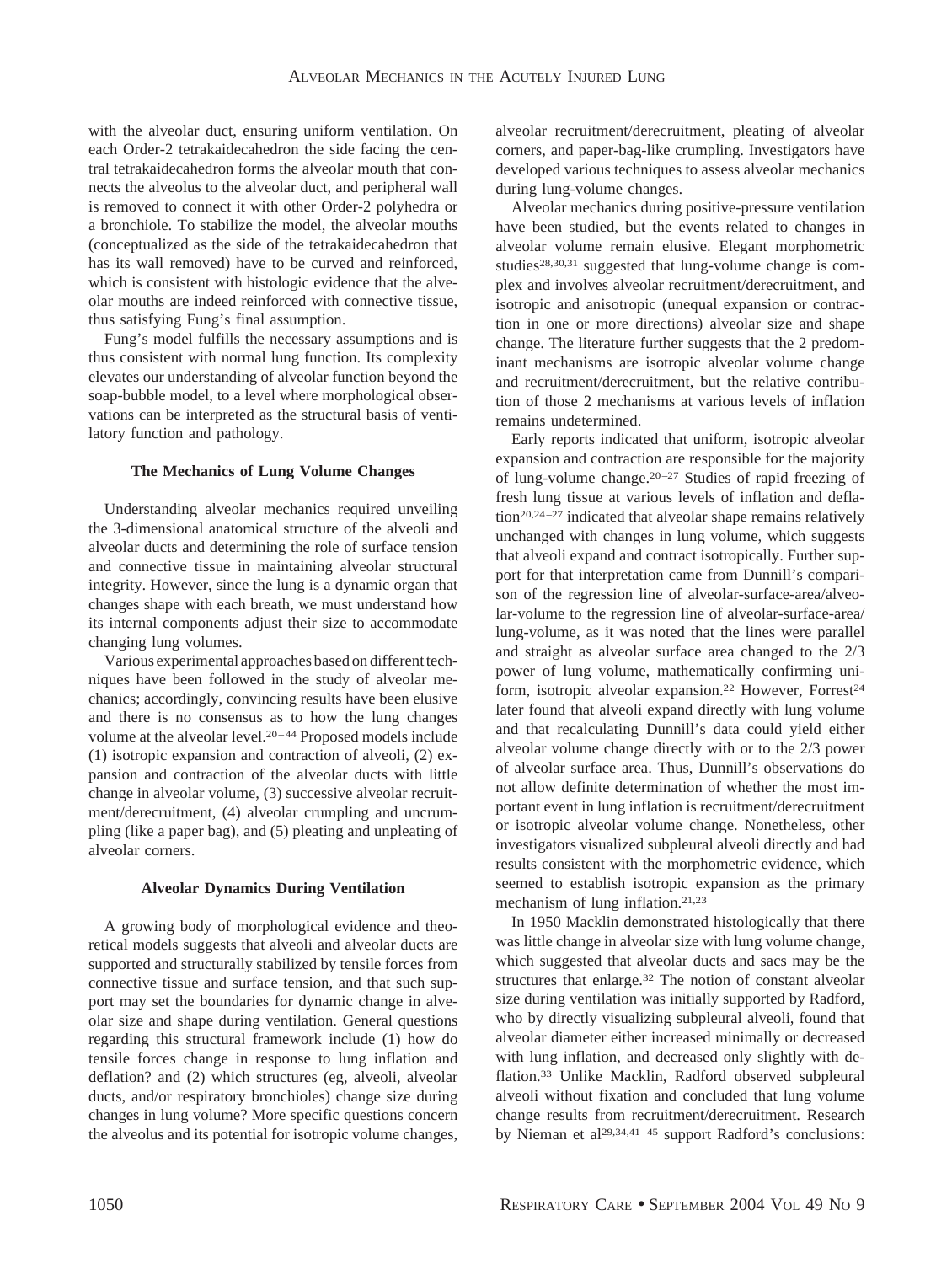they found little change in alveolar volume during tidal ventilation.

Inconsistencies among the reports of early investigations may be explained by differences in experimental preparations and the relative insensitivity of morphometric techniques.24 Lung tissue was fixed for morphometric study by vascular perfusion, 27,30,31 formalin vapor, <sup>22</sup> rapid freezing,25,26,35 or by instillation of fixative.37 However, tissue fixation allows analysis at only one lung volume per animal, which makes large animal studies difficult and expensive. Fixation is also associated with artifacts caused by tissue shrinkage and distortion.37,38 Another problem with morphometric assessment is the possibility of operator-related variability, particularly in challenging tasks such as discerning alveolar ducts from alveolar sacs. Direct visualization is free from such difficulties but it is limited to observing only peripheral alveoli.

To avoid the problems associated with fixation and the limitation to only subpleural alveoli, Smaldone et al<sup>39</sup> injected a monodispersed aerosol into excised dog lung and observed the aerosol's gravitational deposition at zero airflow during fixed breath-hold. The fraction of deposited aerosol reflects the cross-sectional geometry of the air spaces. With that technique, particle deposition in the absence of flow is inversely proportional to the mean linear intercept. Repeat measurements of the mean linear intercept indicated that the lung inflates by progressive recruitment of alveoli and deflates by alveolar derecruitment. To avoid the difficulty in distinguishing alveolar ducts from alveoli, Lum et al<sup>40</sup> used cord length-frequency distribution analysis of freeze-dried lung sections. Their findings also support the notion that lung inflation is the result of alveolar recruitment.

We use in vivo microscopy to investigate alveolar mechanics in normal and acutely injured lung.29,34,41–47 In vivo microscopy is the only technique that allows breathto-breath analysis of alveolar mechanics in the living animal. We have found that normal subpleural alveoli change in size minimally during ventilation, even at high airway pressure, whereas alveoli with altered surfactant function develop a continuum of abnormal, unstable alveolar mechanics, which we have termed *repetitive alveolar collapse and expansion* (RACE).<sup>41-43,45</sup> Our results support the hypothesis that normal lung-volume change is not from simple isotropic expansion and contraction of alveoli. The following 2 sections review our in vivo microscopy techniques, findings, and the pathology ramifications of altered alveolar mechanics.

#### **Abnormal Ventilatory Mechanics**

Acute respiratory distress syndrome involves high-permeability edema, leading to alveolar flooding and surfactant deactivation, which necessitates mechanical ventila-



Fig. 9. In vivo views of subpleural alveoli in rat lung. The photographs on the left show alveoli at peak inspiration. The photographs on the right show the same alveoli at end-expiration. A: Normal alveoli exhibit no obvious size-change with ventilation. B and C: Alveoli subjected to injurious mechanical ventilation. Type II alveoli (B) change in size but do not totally collapse. Type III alveoli (C) cycle between open and total collapse. The black bar at the lower right represents 150  $\mu$ m.

tion. It is believed that loss of surfactant function may alter alveolar mechanics and cause RACE. It is hypothesized that alveolar shear stress, secondary to RACE, is a major mechanism of VILI.<sup>48-51</sup> However, the evidence supporting that hypothesis is inferential and based on indirect measurements such as whole-lung pressure-volume tracings and tomograms.48–51 Direct observations of alveolar recruitment/derecruitment had not been reported prior to our research. Using in vivo video microscopy we directly observed and quantified the dynamic changes in alveolar size during tidal ventilation in both the normal and the acutely injured lung. Those studies demonstrated that normal alveoli, once recruited, do not change volume appreciably during tidal ventilation.21 However, following surfactant deactivation, which is a hallmark of acute respiratory distress syndrome, we observed markedly abnormal alveolar mechanics, which we described as RACE.41

RACE is an alveolar pathology that is distinct from and more complex than simple recruitment/derecruitment (Fig. 9). Over the course of several studies $41-43$  we found that alveolar behavior during RACE exhibits many of the characteristics proposed or described in previous reports. These behaviors may be concurrent; they include (1) seemingly normal alveoli that do not undergo perceptible volume changes during ventilation (we call these "Type I" alveoli), (2) alveoli that undergo substantial volume-change during ventilation but do not collapse at end-expiration ("Type II" alveoli), and (3) alveoli that collapse completely and subsequently re-inflate with each breath ("Type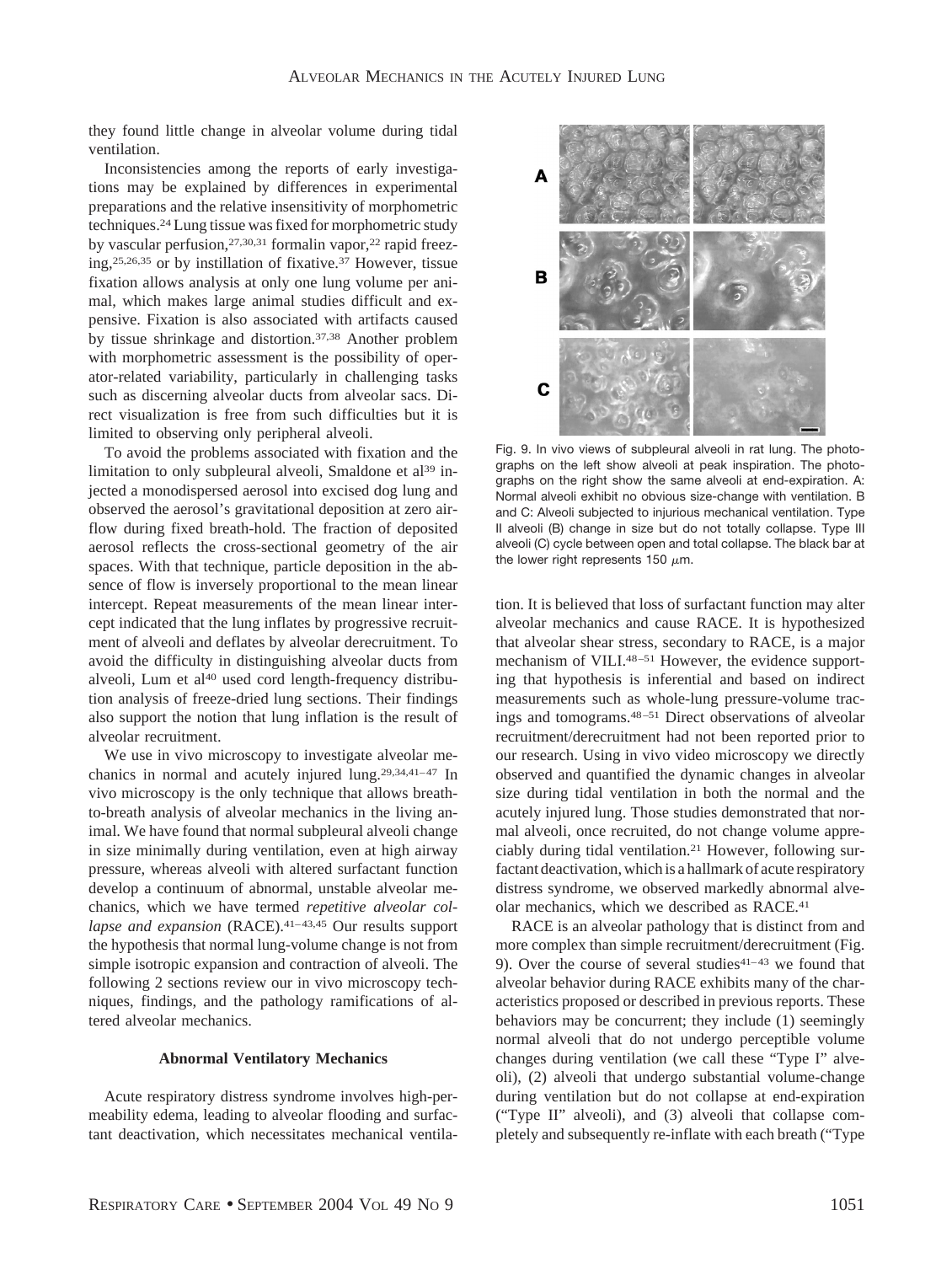III" alveoli) (see Fig. 9). Our findings show consistent evidence that acute insult to the lung results in a continuum of abnormal alveolar mechanics that cause shear stress within the lung parenchyma and thus play a key role in the development of VILI.

#### **Pathophysiology of Abnormal Alveolar Mechanics**

If abnormal alveolar mechanics are indeed pathogenic, the mechanism of injury must be determined. There is no doubt that abnormal alveolar mechanics negatively impact oxygenation, but it is less clear whether the altered alveolar inflation patterns injure the alveolus and the surrounding microvasculature. Abnormal alveolar mechanics could cause direct mechanical injury to the alveolus, or indirectly trigger a secondary inflammatory injury, or both. Our first approach to the study of abnormal alveolar mechanics was to quantify the decrease in alveolar stability, as evidenced by RACE, and the change in alveolar size at peak inspiration.

Although much research remains to be done, we believe that in order to thoroughly understand the dynamics of altered alveolar mechanics, we must answer the following questions:

1. Do abnormal alveoli inflate and deflate in a linear fashion throughout tidal ventilation, or is there a rapid change in size at a specific airway pressure, which would be indicative of a critical opening-and-closing pressure?

2. At what point on the whole-lung inflation-deflation curve does change in alveolar size take place?

3. Of the total population of alveoli, what is the fraction of each alveolar type and how does this proportion change with the severity of lung injury?

4. Is the change in alveolar size during ventilation uniform in all directions?

5. Do abnormal alveolar mechanics change with the severity or mode of lung injury (eg, tween, endotoxin, oleic acid)?

6. Are abnormal alveolar mechanics observed in dependent lung regions, and does alveolar flooding of dependent alveoli influence those mechanics?

The mechanics of altered alveolar function remain largely unknown. Qualitative observations made in our laboratory suggest that there is a critical opening-and-closing pressure at which the injured alveolus "pops" open or closed. RACE describes all abnormal alveolar mechanics, regardless of whether the alveoli substantially change size during ventilation without collapsing at end-expiration (Type II), or collapse totally at end-expiration (Type III). The components of RACE mechanics in the injured alveolus seem to include (1) a large change in alveolar size between inspiration and expiration and (2) a rapid change in alveolar size over a small portion of the total inspiratory or expiratory cycle.29 We recently demonstrated that RACE causes VILI.<sup>52</sup>

Anatomically, alveoli are not independent units, but rather they are interconnected, with shared alveolar walls that attach in a cluster around a terminal bronchiole, forming a functional unit called an acinus. Collectively, the air sac benefits from mutual structural support from this anatomical arrangement, similar to the structural integrity of a honeycomb.10 Such mutual structural support, often termed interdependence, combines with surfactant's surface-tension-lowering properties to provide physical stability to the alveoli, in an arrangement that results in little change in alveolar volume during ventilation.5,10 It must be noted, however, that the air sac is structurally sound only while all its alveoli are patent, since collapse of just one alveolus within the acinus causes shear stress not only on the walls of the collapsing alveolus, but also on the walls of all the adjacent alveoli (Fig. 10).<sup>10</sup> Shear forces developed during surfactant deactivation are generated as the individual alveolus collapses and reopens, and Mead et al calculated that the shear stress can be  $> 140$  cm  $\text{H}_2\text{O}.^{10}$ Thus, following surfactant deactivation the structural interdependence of the air sac is destroyed, and alveoli subsequently behave as individual "balloons" subject to substantial volume changes during tidal ventilation.29,41 We hypothesize that such dramatic alteration in alveolar mechanics inflicts severe shear stress on the alveolar wall and this results in lung injury.

# **In Vivo Observations of Alveolar Mechanics**

The focus of our experimental research has been the study of alveolar mechanics in normal and acutely injured animal lung, using in vivo video microscopy under epiillumination (see Fig. 10). The direct study of alveolar



Fig. 10. Model of alveolar interdependence. A: Adjoining alveoli equally inflated. B: Alveolus in center collapses and distorts adjacent alveoli. C: Alveolus in center expands and distorts adjacent alveoli. D. Alveolus in center dramatically expands and greatly distorts adjacent alveoli. (From Reference 10, with permission.)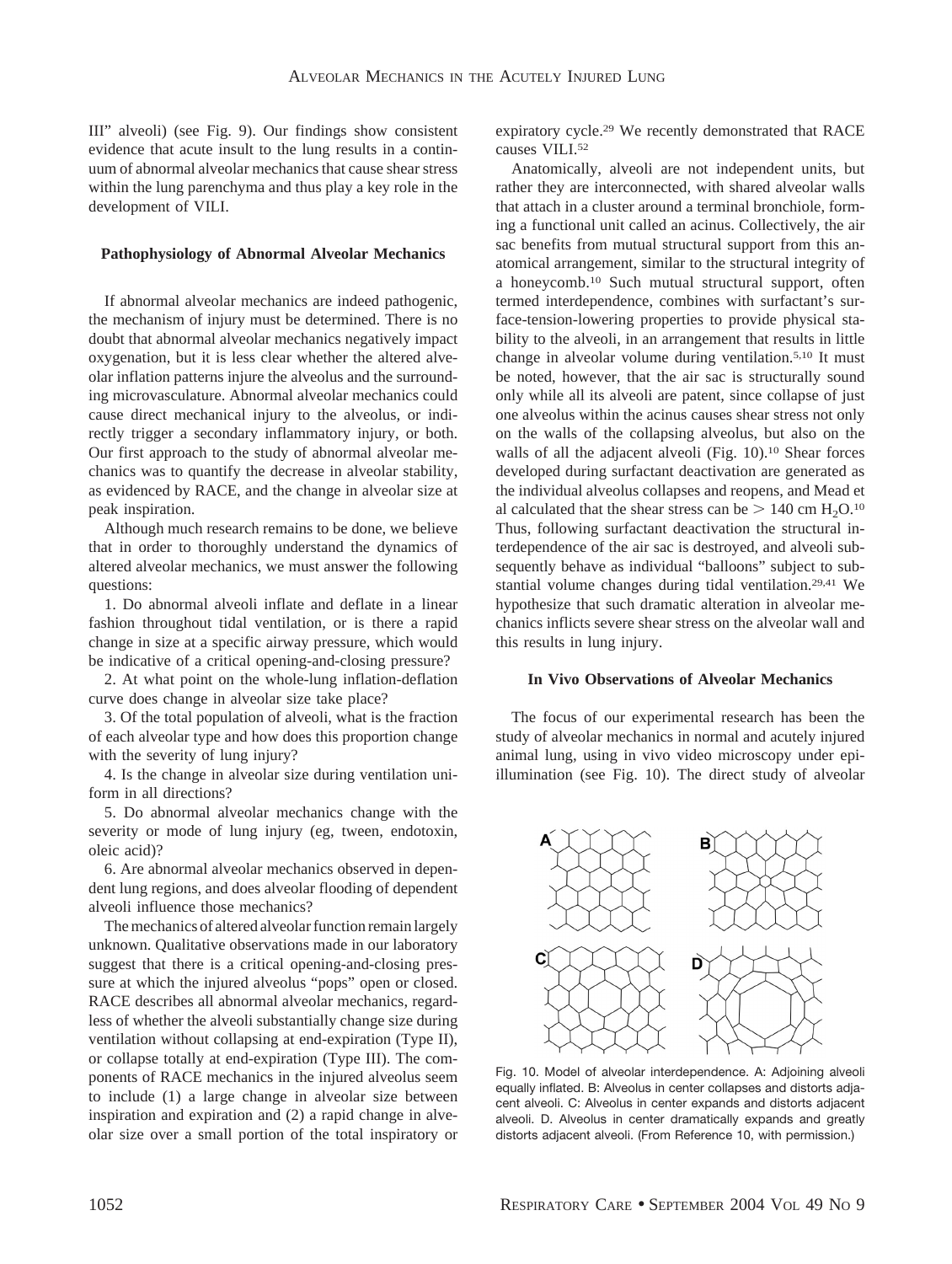mechanics as such has received little attention, compared to parallel research by others on pulmonary microcirculation. Wagner was the first to undertake morphometric analysis of in vivo alveoli.<sup>53</sup> McNary et al used a metallurgy microscope with an epi-objective lens under dark-field illumination to make an in vivo video recording of alveoli and alveolar sacs during ventilation.54 They noted that alveoli and alveolar sacs could be easily observed throughout the respiratory cycle, whereas capillaries could be distinguished only by the flow of blood through their lumens. They also noted that the addition of positive end-expiratory pressure (PEEP) rendered alveoli and alveolar sacs "more patent" and decreased alveolar wall motion. Daly et al also used in vivo microscopy to study the effect of PEEP on alveolar mechanics; they found that alveolar sac volume at peak-inspiration, alveolar sac volume at endexpiration, and alveolar sac tidal volume increase linearly with PEEP but plateau at PEEP of  $10-15$  cm  $H_2O$ <sup>55</sup> In a subsequent report, Daly et al demonstrated that the elastic tissue within the alveolar wall, and forces due to interdependence from adjacent alveoli, are important determinants of alveolar wall motion and mechanics.21

Our research has consistently demonstrated little change in alveolar diameter in the normal lung, regardless of peak inspiratory pressure or PEEP.29,34,41–44,46,47 Those data lead to the conclusion that the lung does not change volume primarily by isotropic expansion and contraction of alveoli. The exact mechanism of lung volume change at the alveolar level is unknown but seems to be a combination of normal alveolar recruitment/derecruitment, pleating and unpleating of the alveolar septa, simultaneous expansion of the alveolar duct and shortening of the alveolar wall connected to the duct, and isotropic expansion and contraction.4,28,30,31 Regardless of the mechanism of lung-volume change at the alveolar level, it is clear that the mechanics of the normal alveolus during ventilation reflect physical stability. We have demonstrated that alveoli remain stable and do not change size appreciably with ventilation, even with peak airway pressures as high as 50 cm H<sub>2</sub>O and tidal volumes as large as 30 mL/kg.<sup>45</sup> The alveolus appears to be designed to resist change in diameter, which suggests that conditions associated with alveolardiameter changes cause alveolar injury. Thus, alveoli that become unstable secondary to surfactant deactivation and develop RACE are very likely to suffer mechanical stressinduced injury.

# **Critique of the Model**

Numerous studies have used surrogate markers of alveolar function such as computed tomography,49,50 wholelung pressure-volume (P-V) curves, 50,51,56 and arterial blood gases<sup>49,50</sup> to infer the effects of mechanical ventilation on alveolar mechanics. Amato et al<sup>56</sup> inferred from wholelung P-V curves that the lower inflection point represents alveolar recruitment and that the upper inflection point represents alveolar overdistention. Using only P-V curve inflection points, without direct evidence as to what those inflection points actually represent at the alveolar level, Amato et al<sup>56</sup> designed a ventilator protocol to reduce VILI in patients with acute respiratory distress syndrome, and they found that a lower driving pressure was independently associated with lower mortality. In direct opposition to Amato's interpretation of the P-V curve, Hickling found by way of mathematical analysis that the lower inflection point does not necessarily represent alveolar recruitment, nor does the upper inflection point represent alveolar overdistention.57 Indeed, the animal studies discussed above49–51 relied on alveolar recruitment/derecruitment to explain the changes in the variables they measured, without direct confirmation of recruitment/ derecruitment. Without direct observation of normal and pathologic alveolar mechanics and knowledge of how various ventilator modes affect alveolar mechanics, lung-protective ventilator strategies remain empirical.

Though in vivo microscopy suffers limitations in the study of the whole lung, it is the only technique available to directly visualize and measure individual alveoli throughout tidal ventilation. The 2 major disadvantages of in vivo microscopy are that (1) observations are restricted to subpleural alveoli and (2) volume quantifications are limited to 2-dimensional measurements of alveolar profile. Although alveoli are morphologically distinct from the visceral pleura, there is a concern that subpleural alveoli may be subject to secondary pleural influence and that their mechanics may differ from those of more proximal alveoli.

We found that over a wide range of lung volumes there is a large change in pleural surface area with minimal change in alveolar size.44 If subpleural alveoli were tethered to the pleura, alveolar size change would be exaggerated with lung inflation, but that is not the case. Moreover, alveoli demonstrate RACE mechanics following surfactant deactivation, with alveoli inflating and deflating at various rates and at different time points on the P-V curve, which suggests that alveoli are structurally independent of the visceral pleura rather than tethered to it.29

Subpleural alveoli are structurally dissimilar to interior alveoli, because they are not completely surrounded by adjacent alveoli, as one wall of the subpleural alveolus is adjacent to the pleura rather than shared with another alveolus. That structural arrangement may reduce mechanical support from alveolar interdependence, causing subpleural alveoli to collapse before their counterparts in the lung interior. However, in Mead's classic report<sup>10</sup> that described the importance of alveolar interdependence in alveolar mechanics, his model consisted of "alveoli" in a single plane, which is analogous to the condition of subpleural alveoli in vivo. Mead demonstrated that, even in a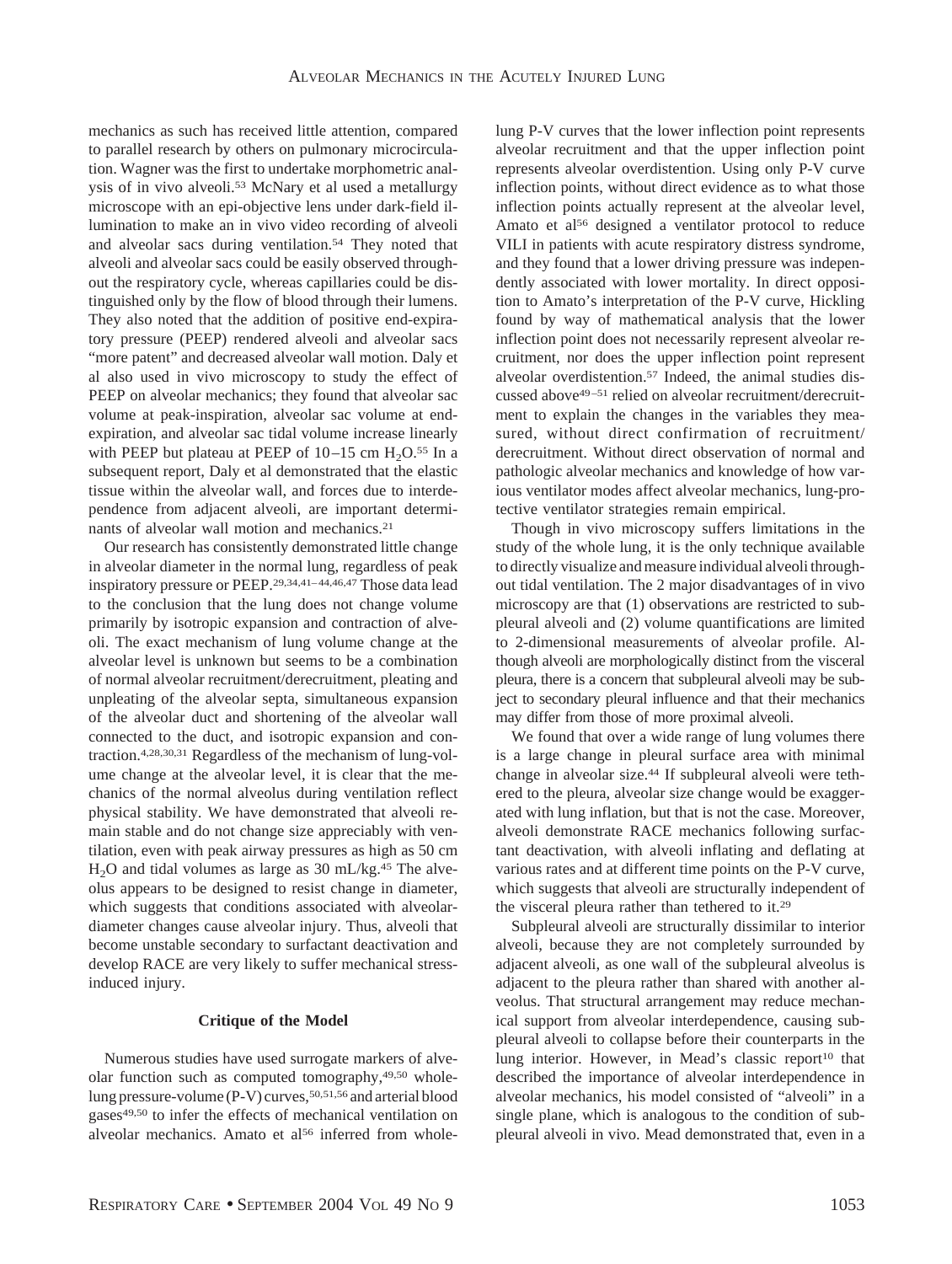single plane, loss of alveolar interdependence would yield shear stress in excess of  $140 \text{ cm } H_2O$ .<sup>10</sup> We therefore believe that alveolar interdependence is an important structural feature in both subpleural and centrally located alveoli (see Fig. 10).

Our technique allows only 2-dimensional measurement of alveolar size during ventilation, in the form of profile surface areas. Alveolar changes along the third dimension cannot be measured accurately because of depth-of-field limitations inherent to the microscopy system. Nevertheless, we have shown that alveolar mechanics are dramatically altered in 2 dimensions following surfactant deactivation. Although there may also be concurrent changes in depth that we miss with our technique, our 2-dimensional observations have been consistent and the image analysis is precise, which we believe assures that we have reliably defined and accurately quantified normal and abnormal alveolar function during ventilation.

We have developed a good working knowledge of this in vivo microscopic technique for analyzing alveolar mechanics,29,34,41–46 having shown in preliminary studies that the subpleural structures we observe are indeed alveoli, and that a modest suction applied to the pleural surface to stabilize the lung during microscopy does not significantly alter the observed alveolar function.29,34,41–46 A great deal of additional research is necessary to accurately define all of the complexities inherent in abnormal alveolar mechanics. Future studies will investigate alveolar opening and closing pressures, the rate at which alveoli change size, the percentages of the 3 alveolar types in injured lung, and whether abnormal alveolar mechanics change with the severity of lung injury.

## **Summary**

The current understanding of lung ventilation in health and disease is beset by unknowns that fuel controversy in clinically important issues such as the role of surfactant and judgment calls regarding ventilatory strategy. A great deal remains to be learned about ventilatory function, particularly about volume change at the alveolar level. Complex issues such as the 3-dimensional structure of the air sac, the arrangement of connective tissue, and the function of pulmonary surfactant must all be addressed. The structure and function of the pulmonary parenchyma must be studied together in a dynamic fashion as the air sac changes size and shape during ventilation. Understanding the dynamic change in the air sac during ventilation is essential to understanding the mechanism of VILI. The unveiling of normal alveolar mechanics will lead to knowledge about abnormal alveolar mechanics, which will help the practitioner to adjust mechanical ventilation to convert abnormal mechanics in the acutely injured lung into normal mechanics and thus reduce VILI.

Our preliminary research with the in vivo microscope has demonstrated that normal alveoli do not significantly change diameter during ventilation, even with very high tidal volumes. Volume change in normal subpleural alveoli could be explained, instead, by a combination of mechanisms, including changes in the size of the alveolar duct, alveolar shape changing from a deep cup to a shallow cup without a change in diameter, normal recruitment/derecruitment, and alveolar crumpling and uncrumpling. Regardless of how the normal lung changes volume at the alveolar level, it is clear that normal alveoli do not change in diameter, and that acutely injured alveoli collapse and expand like balloons with each breath. Our research has also demonstrated that that abnormal isotropic alveolar expansion and contraction injures the pulmonary parenchyma, whereas converting the balloon-like mechanics to normal, stable alveolar mechanics with PEEP reduces alveolar injury.

It will probably take a multidisciplinary approach to fully elucidate alveolar mechanics so that we can eliminate the theoretical and practical controversies regarding alveolar function, in both the normal and acutely injured lung. In the meantime, increased awareness of basic alveolar mechanics may help the practitioner to choose mechanical ventilation settings that will help prevent VILI.

#### **REFERENCES**

- 1. Comroe JH. Physiology of respiration, 2nd ed. Chicago: Year Book Medical Publishers; 1975:106–111.
- 2. Clements JA, Hustead RF, Johnson RP, Gribetz I. Pulmonary surface tension and alveolar stability. J Appl Physiol 1961 May;16:444–450.
- 3. West JB. Respiratory physiology—the essentials, 6th ed. Philadelphia: Lippincott Williams & Wilkins; 2000:83.
- 4. Bachofen H, Schürch S. Alveolar surface forces and lung architecture. Comp Biochem Physiol A Mol Integr Physiol 2001;129(1):183–193.
- 5. Wilson TA, Bachofen H. A model for mechanical structure of the alveolar duct. J Appl Physiol 1982;52(4):1064–1070.
- 6. Scarpelli EM. The alveolar surface network: a new anatomy and its physiological significance. Anat Rec 1998;251(4):491–527.
- 7. Hills BA. An alternative view of the role(s) of surfactant and the alveolar model. J Appl Physiol 1999;87(5):1567–1583.
- 8. Scarpelli EM, Hills BA. Opposing views on the alveolar surface, alveolar models, and the role of surfactant (comment). J Appl Physiol 2000;89(2):408–412.
- 9. Hills BA, Bryan-Brown CW. Role of surfactant in the lung and other organs. Crit Care Med 1983;11(12):951–956.
- 10. Mead J, Takishima T, Leith D. Stress distribution in lungs: a model of pulmonary elasticity. J Appl Physiol 1970;28(5):596–608.
- 11. Fung YC. A model of the lung structure and its validation. J Appl Physiol 1988;64(5):2132–2141.
- 12. Butler JP, Oldmixon EH, Hoppin FG Jr. Dihedral angles of septal "bend" structures in lung parenchyma. J Appl Physiol 1996;81(4): 1800–1806.
- 13. Wright RR. Elastic tissue of normal and emphysematous lungs: a tridimensional histologic study. Am J Pathol 1961 Sep;39:355–367.
- 14. Smith JC, Butler JP, Hoppin FG Jr. Contribution of tree structures in the lung to lung elastic recoil. J Appl Physiol 1984;57(5):1422–1429.